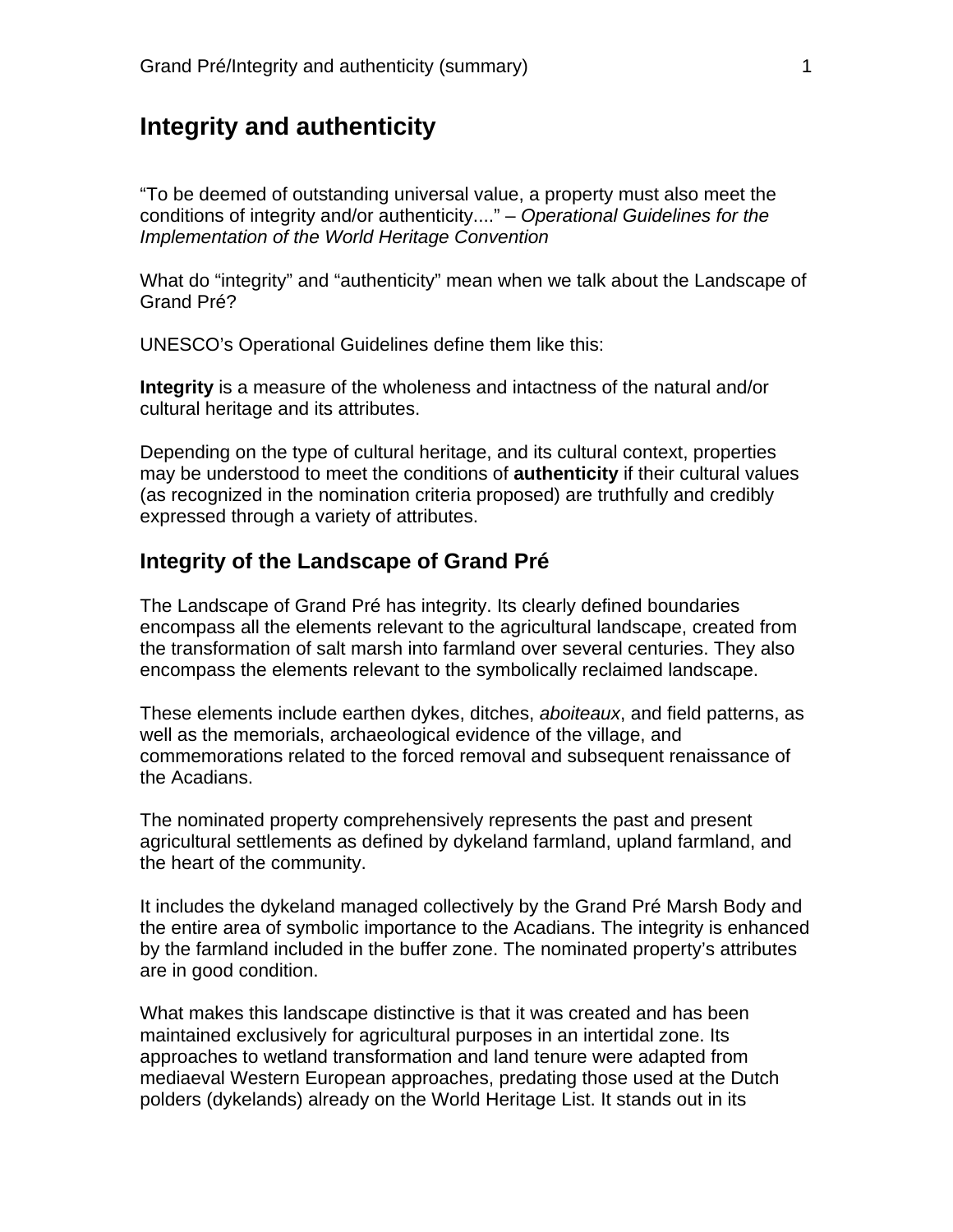authenticity and integrity, as it has kept intact those three characteristics – agricultural use, vernacular approach to dyking, and community-based management – since its creation because of the ongoing protection and stewardship of farmers and authorities.

At 1323 hectares, Grand Pré is the largest dykeland in eastern Canada in which 100 per cent of the land is actively farmed. In that respect it has the highest level of integrity for a dykeland created for agriculture.

Other dykelands have suffered permanent structural intrusions, changes in function, and abandonment. Compared to other dykelands in eastern Canada, Grand Pré provides rare intact evidence of the agricultural system that was once prevalent in the region and remains extremely successful in ensuring the livelihood of the local community.

## **Authenticity of the Landscape of Grand Pré**

The Landscape of Grand Pré has authenticity. The archaeological and historical evidence confirms the locations of the original Acadian and Planter settlements, the enduring agricultural use, and the location of the memorials.

That evidence also confirms that the dykelands are maintained in the 21st century using the same principles and techniques originally implemented by the Acadians in the 17th century, and that they have been managed collectively for over 300 years.

The Grand Pré Marsh Body is the oldest and most active body of its kind in North America. Its stewardship has contributed greatly to maintaining the authenticity of the agricultural aspect of the Landscape of Grand Pré.

The authenticity of Grand Pré is also found in its agricultural system through the dykes, *aboiteaux*, land use and patterns. Centuries of local and provincial planning have helped to ensure the continued use of the dykeland for agriculture.

The dykelands evoke the agricultural land that was created by the ancestors of today's Acadians, typical of their way of life.

Grand Pré is associated with the Acadians' homeland and the most important events in their history. Authenticity in this case relates to the mental image of the homeland as well as to the tangible expression of that image in a specific place.

At Grand Pré, the location of the memorials next to the dykelands and in the heart of the Acadian settlement, as confirmed by archaeological evidence, creates the sense of place and the authenticity of the *lieu de mémoire* – the place of memory.